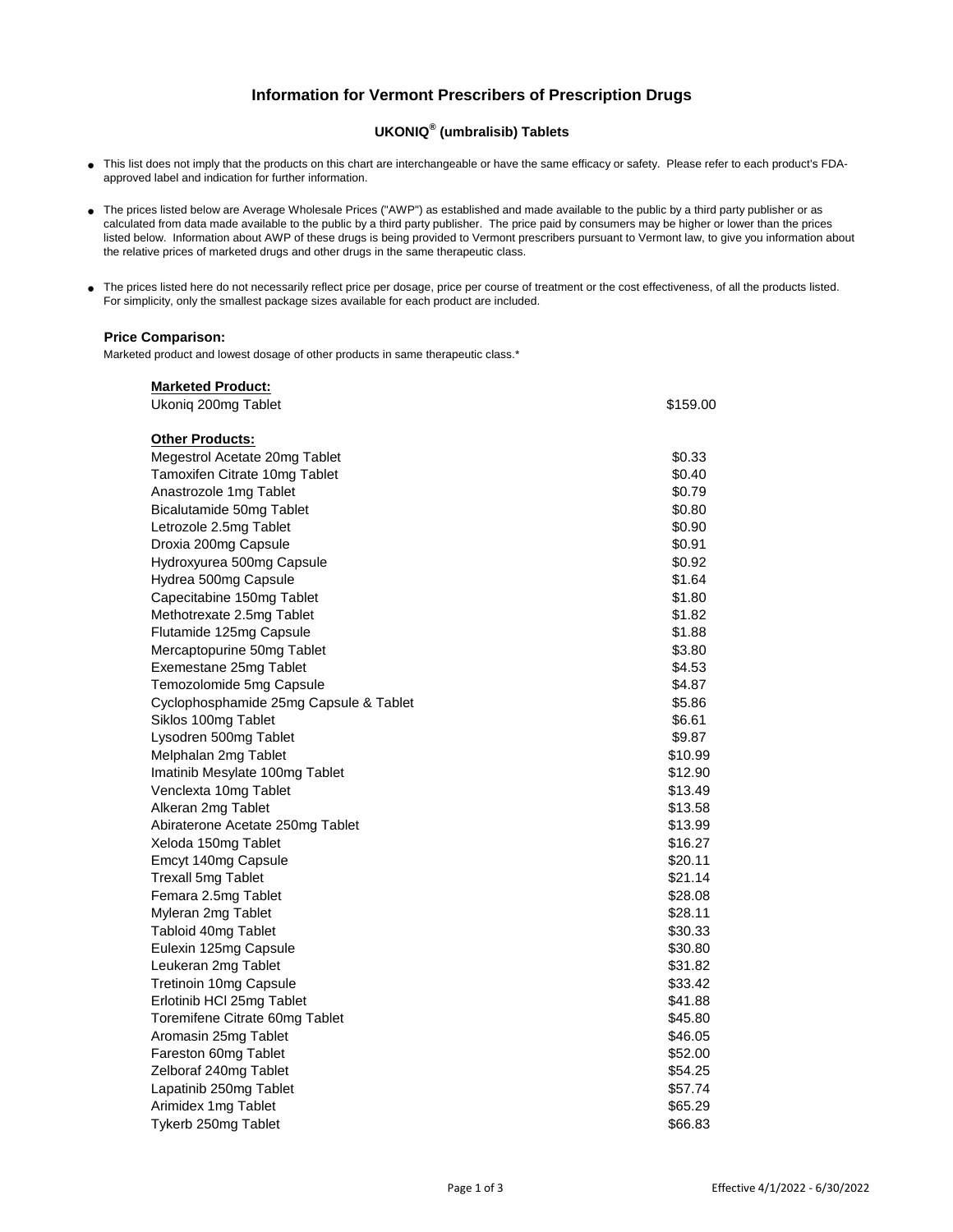| Alecensa 150mg Capsule                                | \$82.46  |
|-------------------------------------------------------|----------|
| Venclexta Starting Pack 10mg-50mg-100mg Tablet, Ds Pk | \$83.18  |
| Mektovi 15mg Tablet                                   | \$87.48  |
| Tazverik 200mg Tablet                                 | \$88.73  |
| Etoposide 50mg Capsule                                | \$90.39  |
| Lumakras 120mg Tablet                                 | \$92.18  |
| Koselugo 10mg Capsule                                 | \$94.36  |
| Yonsa 125mg Tablet                                    | \$94.85  |
| Tafinlar 50mg Capsule                                 | \$95.01  |
| Orgovyx 120mg Tablet                                  | \$98.26  |
| Bexarotene 75mg Capsule                               | \$106.60 |
| Tukysa 50mg Tablet                                    | \$107.30 |
| Tarceva 25mg Tablet                                   | \$108.82 |
| Zytiga 250mg Tablet                                   | \$108.87 |
| Gleostine 10mg Capsule                                | \$109.16 |
| Gleevec 100mg Tablet                                  | \$112.37 |
| Braftovi 50mg Capsule                                 | \$114.99 |
| Inlyta 1mg Tablet                                     | \$118.51 |
| Hycamtin 0.25mg Capsule                               | \$120.59 |
| Nubeqa 300mg Tablet                                   | \$122.53 |
| Nerlynx 40mg Tablet                                   | \$128.48 |
| Xtandi 40mg Capsule & Tablet                          | \$130.00 |
| Casodex 50mg Tablet                                   | \$131.85 |
| Cotellic 20mg Tablet                                  | \$133.43 |
| Erleada 60mg Tablet                                   | \$135.26 |
| Retevmo 40mg Capsule                                  | \$137.33 |
| Brukinsa 80mg Capsule                                 | \$139.97 |
| Matulane 50mg Capsule                                 | \$143.63 |
| Kisqali Femara Co-Pack 200mg/day-2.5mg Tablet         | \$148.53 |
| Lynparza 100mg Tablet                                 | \$148.82 |
| Zolinza 100mg Capsule                                 | \$150.10 |
| Votrient 200mg Tablet                                 | \$153.57 |
| Mekinist 0.5mg Tablet                                 | \$156.24 |
| Zykadia 150mg Tablet                                  | \$158.28 |
| Bosulif 100mg Tablet                                  | \$173.62 |
| Rubraca 200mg Tablet                                  | \$173.70 |
| Sprycel 20mg Tablet                                   | \$175.81 |
| Tasigna 50mg Capsule                                  | \$178.83 |
| Nilutamide 150mg Tablet                               | \$179.86 |
| Vonjo 100mg Capsule                                   | \$195.00 |
| Gavreto 100mg Capsule                                 | \$198.20 |
| Turalio 200mg Capsule                                 | \$208.24 |
| Sunitinib Malate 12.5mg Capsule                       | \$212.36 |
| Rydapt 25mg Capsule                                   | \$213.90 |
| Tabrecta 150mg Tablet                                 | \$214.06 |
| Talzenna 0.25mg Capsule                               | \$216.42 |
| Nexavar 200mg Tablet                                  | \$221.93 |
| Vitrakvi 25mg Capsule                                 | \$225.23 |
| Lonsurf 15mg-6.14mg Tablet                            | \$225.61 |
| Inrebic 100mg Capsule                                 | \$229.33 |
| Rozlytrek 100mg Capsule                               | \$237.64 |
| Alunbrig 30mg Tablet                                  | \$238.36 |
| Zydelig 100mg Tablet                                  | \$248.60 |
| Lorbrena 25mg Tablet                                  | \$249.00 |
| <b>Exkivity 40mg Capsule</b>                          | \$250.00 |
| Cometriq 60mg/day Capsule                             | \$251.99 |
| Sutent 12.5mg Capsule                                 | \$255.85 |
| Everolimus 2.5mg Tablet                               | \$265.60 |
| Stivarga 40mg Tablet                                  | \$280.94 |
| Calquence 100mg Capsule                               | \$285.50 |